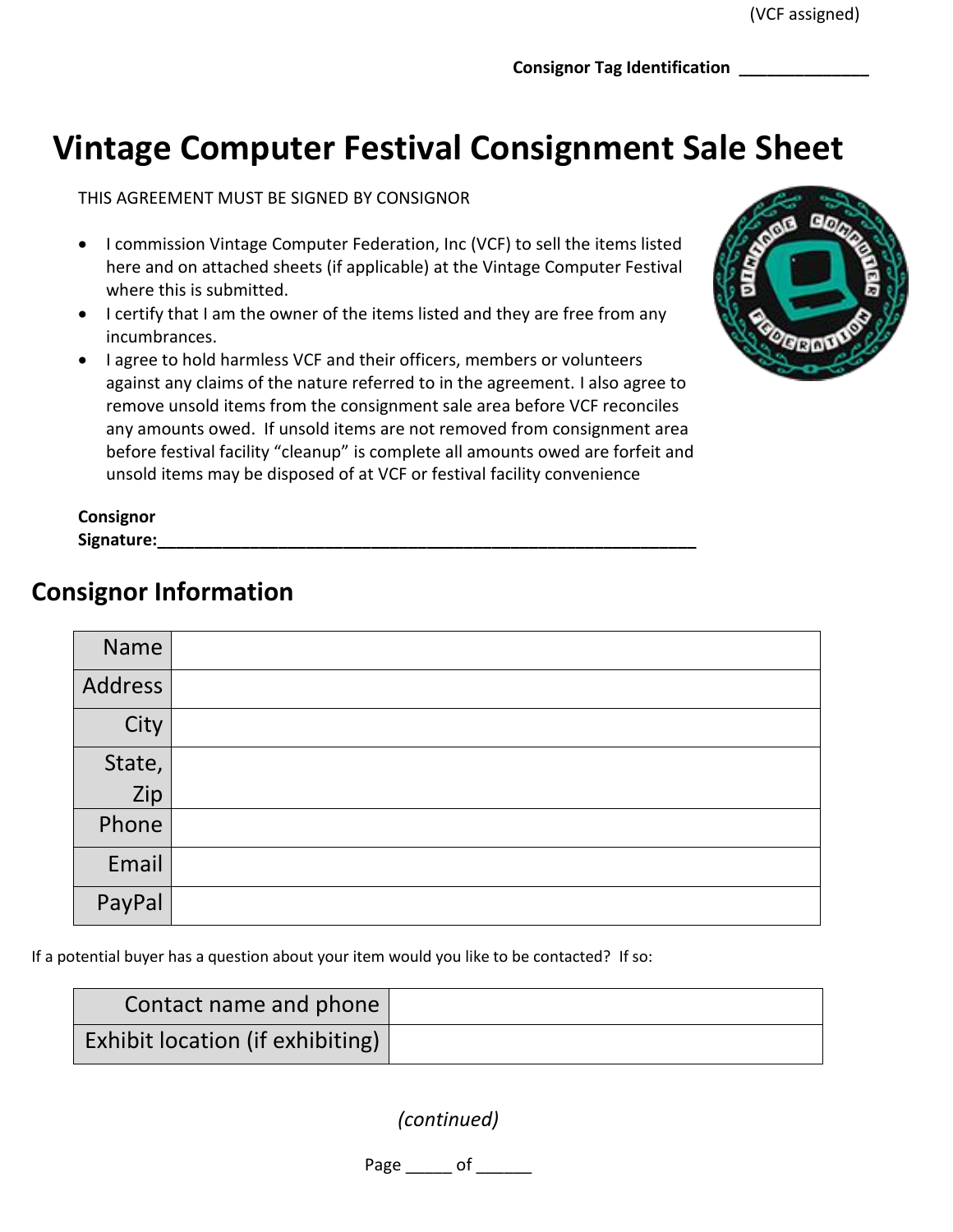VCF staff use only

## **Payout Preferences**

Please check your preference in payout. VCF will make every attempt to reconcile all amounts in the preferred payout choice, however VCF reserves the right to reconcile payout within 7 days via check where preferred payout choice cannot be accommodated. For PayPal, please include a PayPal email address in contact information area.



Attached Sheet Totals: Total Number of attached sheets \_\_\_\_\_

| Sheet Sale Total (100%): | Commission (15%)       | Payout (85%)       |  |  |
|--------------------------|------------------------|--------------------|--|--|
|                          |                        |                    |  |  |
|                          |                        |                    |  |  |
|                          |                        |                    |  |  |
|                          |                        |                    |  |  |
|                          |                        |                    |  |  |
|                          |                        |                    |  |  |
|                          |                        |                    |  |  |
|                          |                        |                    |  |  |
|                          |                        |                    |  |  |
| <b>Final Total:</b>      | Final Commission (15%) | Final Payout (85%) |  |  |
|                          |                        |                    |  |  |

Please initial here on payout:

VCFed \_\_\_\_\_\_\_\_\_\_\_\_\_\_\_

Consignor \_\_\_\_\_\_\_\_\_\_\_\_\_\_\_

Page \_\_\_\_\_\_ of \_\_\_\_\_\_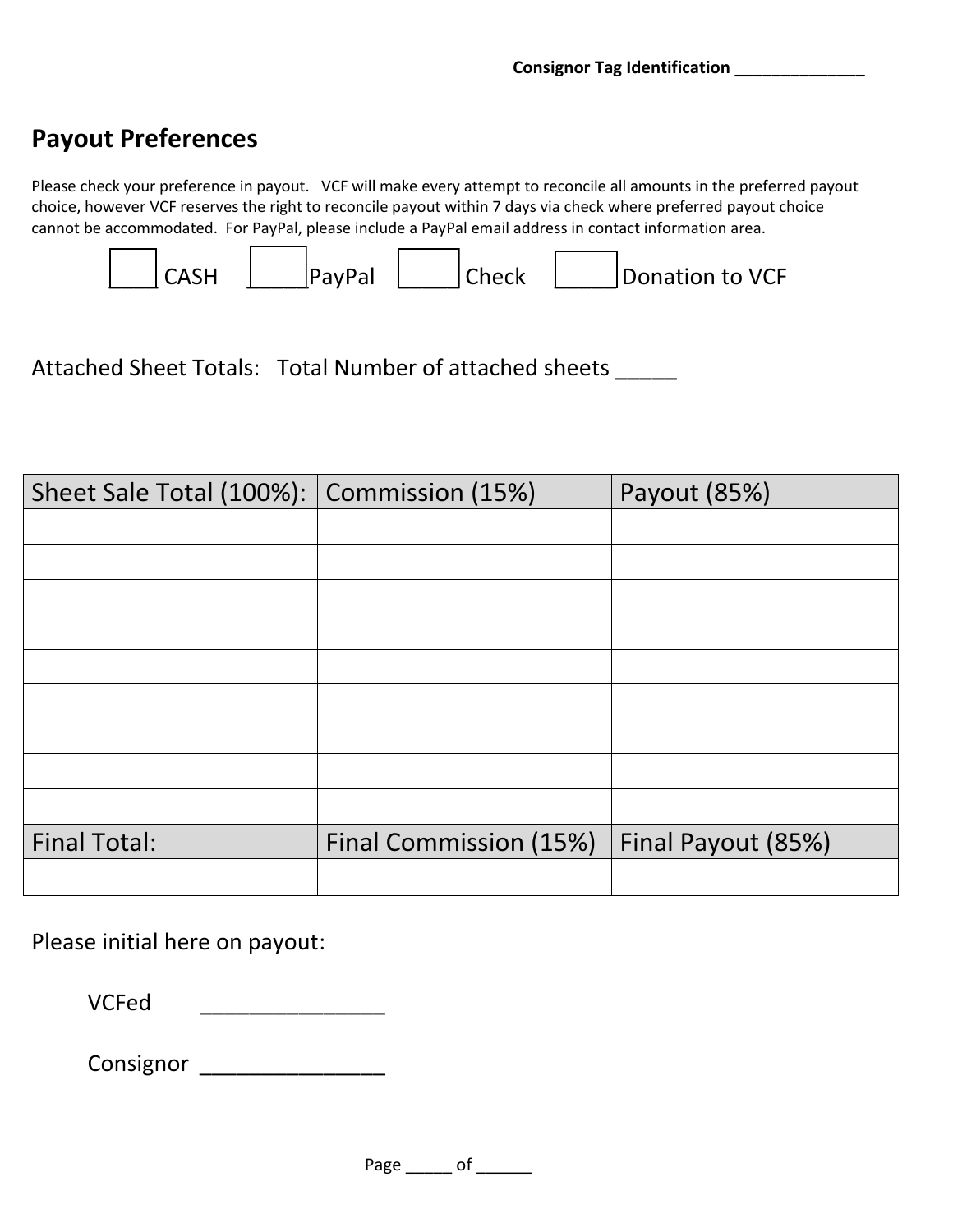staff use n

Ask staff for help with this part

## **Individual Item Sales Sheet**

| Item | Identifier   Description | Asking<br>Price | Amount<br>Received |
|------|--------------------------|-----------------|--------------------|
|      |                          |                 |                    |
|      |                          |                 |                    |
|      |                          |                 |                    |
|      |                          |                 |                    |
|      |                          |                 |                    |
|      |                          |                 |                    |
|      |                          |                 |                    |
|      |                          |                 |                    |
|      |                          |                 |                    |
|      |                          |                 |                    |
|      |                          |                 |                    |
|      |                          |                 |                    |
|      |                          |                 |                    |
|      |                          |                 |                    |

Note: For bulk item sales, please use item use the bulk item sheet

Total Sale for Sheet \_\_\_\_\_\_\_\_\_\_\_\_\_\_\_\_\_

Page \_\_\_\_\_\_ of \_\_\_\_\_\_